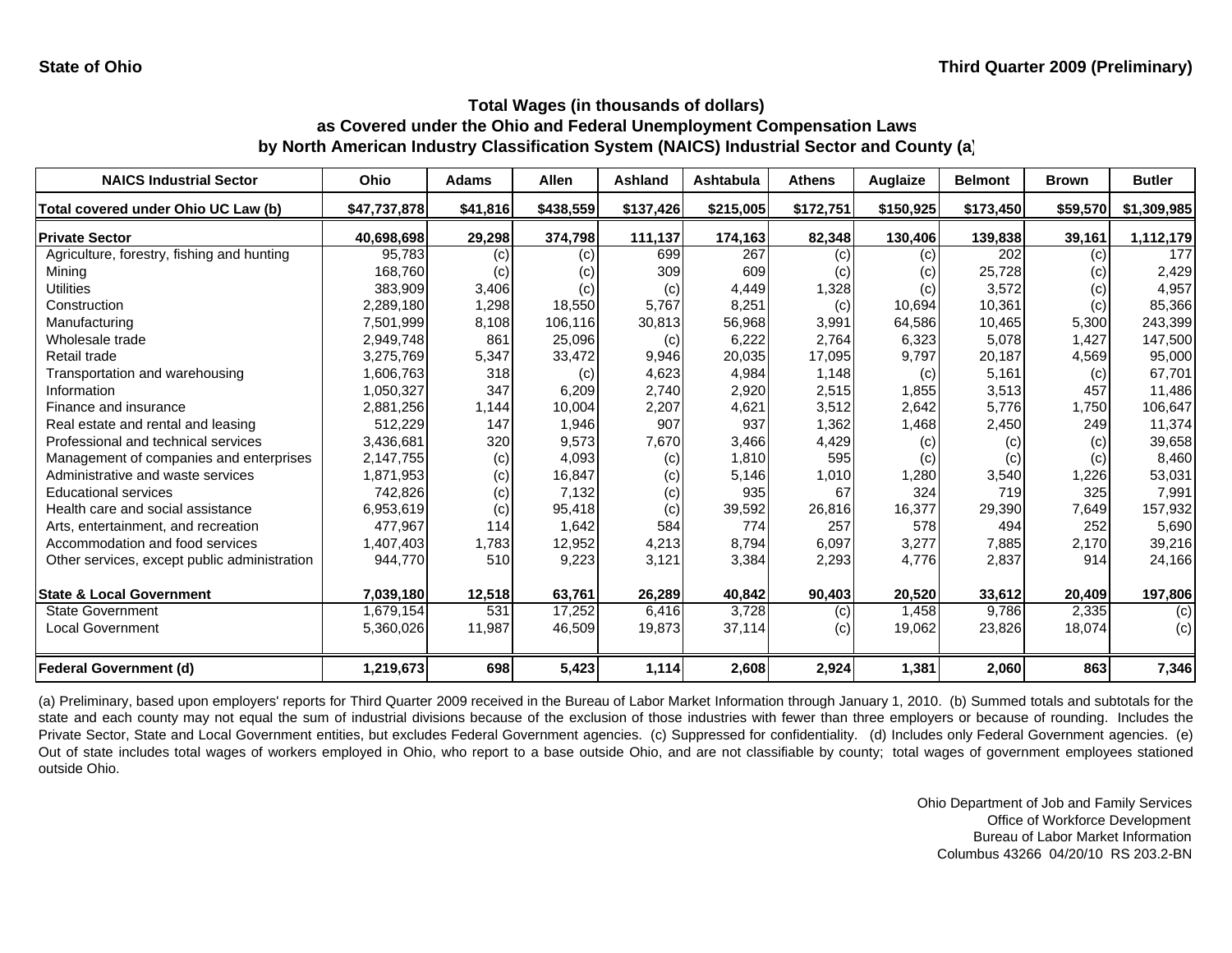| <b>NAICS Industrial Sector</b>               | Carroll  | Champaign | <b>Clark</b> | <b>Clermont</b> | <b>Clinton</b> | Columbiana | <b>Coshocton</b> | Crawford | Cuyahoga    | <b>Darke</b> |
|----------------------------------------------|----------|-----------|--------------|-----------------|----------------|------------|------------------|----------|-------------|--------------|
| Total covered under Ohio UC Law (b)          | \$36,028 | \$77,308  | \$389,365    | \$468,320       | \$190,032      | \$205,645  | \$83,540         | \$93,520 | \$7,337,107 | \$129,405    |
| <b>Private Sector</b>                        | 28,905   | 60,273    | 330,191      | 395,116         | 161,288        | 169,589    | 71,584           | 76,222   | 6,394,986   | 111,123      |
| Agriculture, forestry, fishing and hunting   | 125      | (c)       | 3,613        | (c)             | (c)            | 755        | 444              | (c)      | 1.331       | (c)          |
| Mining                                       | 831      | (c)       | 472          | (c)             | (c)            | 2,203      | 2,304            | (c)      | 5,267       | (c)          |
| Utilities                                    | 631      | (c)       | (c)          | 10,500          | (c)            | 2,451      | 8,400            | 498      | 28,897      | 790          |
| Construction                                 | 1,433    | 2,033     | 13,478       | 26,130          | 2,179          | 9,386      | 1,852            | 3,278    | 268.614     | 8,976        |
| Manufacturing                                | 9,518    | 29,395    | 69,564       | 56,928          | 33,684         | 44,839     | 26,722           | 25,179   | 827,982     | 35,292       |
| Wholesale trade                              | 808      | 2,389     | (c)          | 31,831          | (c)            | 9,256      | 1,184            | 4,394    | 512,145     | 6,283        |
| Retail trade                                 | 4,689    | 5,808     | 31,344       | 55,817          | 9,595          | 21,305     | 5,704            | 7,408    | 372,027     | 10,113       |
| Transportation and warehousing               | 2,571    | (c)       | 25,203       | 20,189          | 71,690         | 8,557      | 2,241            | 1,234    | 203,414     | 9,066        |
| Information                                  | 361      | 936       | 3,271        | 18,789          | 2,537          | 1,131      | 571              | 344      | 193.059     | 829          |
| Finance and insurance                        | 498      | 1,880     | 20,248       | 45,611          | 6,093          | 5,639      | 1,866            | 5,487    | 673,536     | 5,230        |
| Real estate and rental and leasing           | 242      | 398       | 3,132        | 7,084           | 1,097          | 1,062      | 404              | 391      | 120,999     | 704          |
| Professional and technical services          | (c)      | 1,463     | 10,945       | 21,486          | 2,122          | 3,571      | (c)              | 3,221    | 698,237     | 4,500        |
| Management of companies and enterprises      | (c)      | (c)       | 12,289       | 4,516           | 2,793          | 622        | (c)              | (c)      | 308,852     | (c)          |
| Administrative and waste services            | 423      | (c)       | 9,011        | 13,419          | 1,903          | 7,588      | 4,047            | (c)      | 286,241     | (c)          |
| <b>Educational services</b>                  |          | (c)       | 7,643        | 2,788           | (c)            | 1,892      | (c)              | (c)      | 187,433     | 213          |
| Health care and social assistance            | 3,928    | (c)       | 71,926       | 45,526          | (c)            | 36,644     | (c)              | (c)      | ,229,228    | 17,269       |
| Arts, entertainment, and recreation          | 302      | 479       | 1,933        | 3,511           | 277            | 946        | 402              | 210      | 146,238     | 719          |
| Accommodation and food services              | 1,125    | 2,456     | 14,611       | 19,923          | 3,685          | 6,483      | 1,900            | 3,188    | 185,716     | 2,748        |
| Other services, except public administration | 893      | 938       | 11,677       | 10,780          | 1,681          | 5,260      | 1,424            | 1,622    | 145,771     | 1,970        |
| <b>State &amp; Local Government</b>          | 7,123    | 17,036    | 59,174       | 73,204          | 28,744         | 36,057     | 11,957           | 17,299   | 942,121     | 18,282       |
| <b>State Government</b>                      | 391      | 818       | 3,191        | 6,525           | 2,529          | 4,294      | 555              | 2,059    | 72,280      | 534          |
| <b>Local Government</b>                      | 6,732    | 16,218    | 55,983       | 66,679          | 26,215         | 31,763     | 11,402           | 15,240   | 869,841     | 17,748       |
| <b>Federal Government (d)</b>                | 493      | 762       | 9,779        | 4,196           | 2,562          | 8,699      | 902              | 935      | 277,671     | 1,208        |

(a) Preliminary, based upon employers' reports for Third Quarter 2009 received in the Bureau of Labor Market Information through January 1, 2010. (b) Summed totals and subtotals for the state and each county may not equal the sum of industrial divisions because of the exclusion of those industries with fewer than three employers or because of rounding. Includes the Private Sector, State and Local Government entities, but excludes Federal Government agencies. (c) Suppressed for confidentiality. (d) Includes only Federal Government agencies. (e) Out of state includes total wages of workers employed in Ohio, who report to <sup>a</sup> base outside Ohio, and are not classifiable by county; total wages of government employees stationed outside Ohio.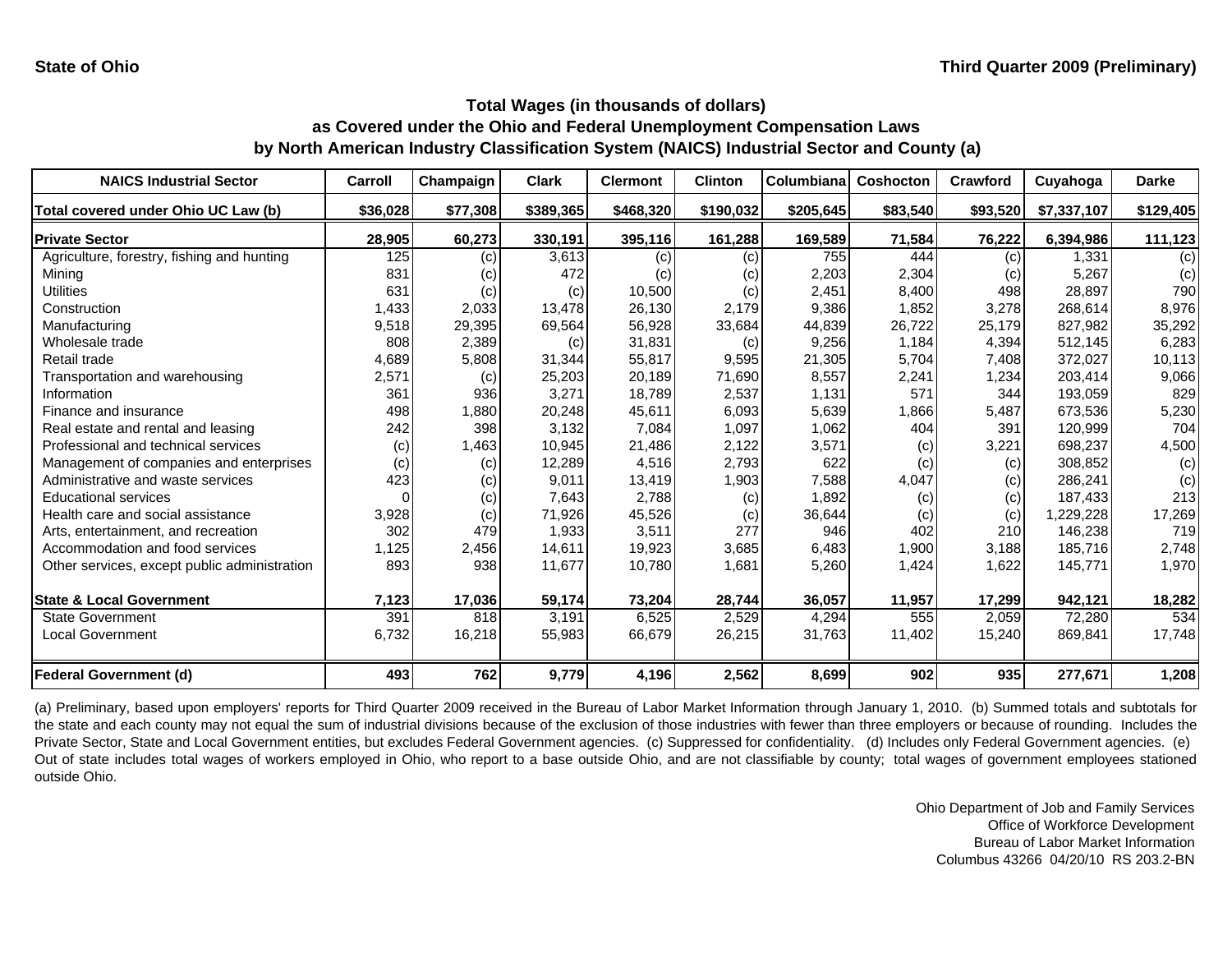| <b>NAICS Industrial Sector</b>               | <b>Defiance</b> | <b>Delaware</b> | <b>Erie</b> | <b>Fairfield</b> | <b>Fayette</b> | <b>Franklin</b> | <b>Fulton</b> | <b>Gallia</b> | Geauga    | Greene    |
|----------------------------------------------|-----------------|-----------------|-------------|------------------|----------------|-----------------|---------------|---------------|-----------|-----------|
| Total covered under Ohio UC Law (b)          | \$131,916       | \$750,453       | \$297,896   | \$302,932        | \$79,610       | \$6,980,973     | \$141,136     | \$96,133      | \$277,906 | \$524,594 |
| <b>Private Sector</b>                        | 114,994         | 668,027         | 243,003     | 223,911          | 64,298         | 5,747,409       | 119,573       | 80,614        | 239,495   | 418,962   |
| Agriculture, forestry, fishing and hunting   | 292             | 1,826           | (c)         | 310              | 219            | 2,704           | 1,412         | (c)           | (c)       | (c)       |
| Mining                                       |                 | 1,012           | (c)         | 411              |                | 2,601           |               | (c)           | (c)       | (c)       |
| Utilities                                    | 237             | 2,100           | (c)         | 2,602            | (c)            | 54,611          | (c)           | 15,136        |           | (c)       |
| Construction                                 | 4,004           | 25,333          | 9,635       | 16,373           | 2,527          | 257,338         | 9,491         | 7,810         | 19,276    | 17,876    |
| Manufacturing                                | 48,782          | 69,197          | 62,414      | 48,331           | 18,623         | 437,826         | 58,499        | 5,260         | 77,574    | 39,598    |
| Wholesale trade                              | 4,874           | 34,908          | 15,910      | 9,093            | (c)            | 369,427         | 8,033         | 1,021         | 21,231    | 15,346    |
| Retail trade                                 | 12,276          | 57,844          | 23,277      | 33,042           | 11,114         | 452,473         | 8,653         | 7,423         | 23,440    | 49,027    |
| Transportation and warehousing               | 3,791           | 34,820          | (c)         | 5,346            | 8,399          | 380,200         | (c)           | 2,752         | 4,222     | (c)       |
| Information                                  | 2,701           | 12,097          | 2,644       | 2,069            | 464            | 216,344         | 851           | 635           | 1,414     | 18,395    |
| Finance and insurance                        | 6,056           | 69,752          | 6,464       | 6,989            | 3,569          | 665,965         | 3,112         | 3,387         | 8,355     | 16,650    |
| Real estate and rental and leasing           | 362             | 7.782           | 1,790       | 2,530            | 498            | 99,766          | 778           | 345           | 1,621     | 3,308     |
| Professional and technical services          | 1,902           | 211,328         | 7,338       | 8,781            | (c)            | 666,968         | (c)           | (c)           | 10,944    | 135,301   |
| Management of companies and enterprises      | 1,236           | 6,374           | 941         | 6,336            | (c)            | 384,747         | (c)           | (c)           | 3,097     | 3,324     |
| Administrative and waste services            | 2,022           | 20,812          | 5,303       | 20,275           | 1,462          | 364,209         | 2,651         | 1,303         | 12.892    | 18,221    |
| <b>Educational services</b>                  | (c)             | 9,151           | 1,258       | 1,695            | (c)            | 108,846         | (c)           | (c)           | 4,103     | 13,362    |
| Health care and social assistance            | (c)             | 49,134          | 46,221      | 35,670           | (c)            | 873,975         | (c)           | (c)           | 31.169    | 46,220    |
| Arts, entertainment, and recreation          | 293             | 11,458          | 22,061      | 1,602            | 344            | 37,948          | 1,124         | 124           | 2,871     | 2,498     |
| Accommodation and food services              | 4,208           | 30,420          | 22,983      | 14,575           | 3,433          | 212,484         | 2,700         | 3,041         | 7,160     | 23,698    |
| Other services, except public administration | 2,599           | 12,678          | 4,085       | 7,883            | 894            | 158,979         | 1,443         | 1,709         | 7,904     | 6,580     |
| <b>State &amp; Local Government</b>          | 16,922          | 82,426          | 54,893      | 79,021           | 15,312         | 1,233,565       | 21,563        | 15,518        | 38,411    | 105,632   |
| <b>State Government</b>                      | 1,501           | 11,711          | 10,979      | 8,926            | 609            | 622,523         | 2,002         | (c)           | 2,652     | (c)       |
| <b>Local Government</b>                      | 15,421          | 70,715          | 43,914      | 70,095           | 14,703         | 611,042         | 19,561        | (c)           | 35,759    | (c)       |
| <b>Federal Government (d)</b>                | 1,251           | 3,085           | 3,620       | 3,021            | 613            | 193,442         | 1,103         | 946           | 1,722     | 227,219   |

(a) Preliminary, based upon employers' reports for Third Quarter 2009 received in the Bureau of Labor Market Information through January 1, 2010. (b) Summed totals and subtotals for the state and each county may not equal the sum of industrial divisions because of the exclusion of those industries with fewer than three employers or because of rounding. Includes the Private Sector, State and Local Government entities, but excludes Federal Government agencies. (c) Suppressed for confidentiality. (d) Includes only Federal Government agencies. (e) Out of state includes total wages of workers employed in Ohio, who report to <sup>a</sup> base outside Ohio, and are not classifiable by county; total wages of government employees stationed outside Ohio.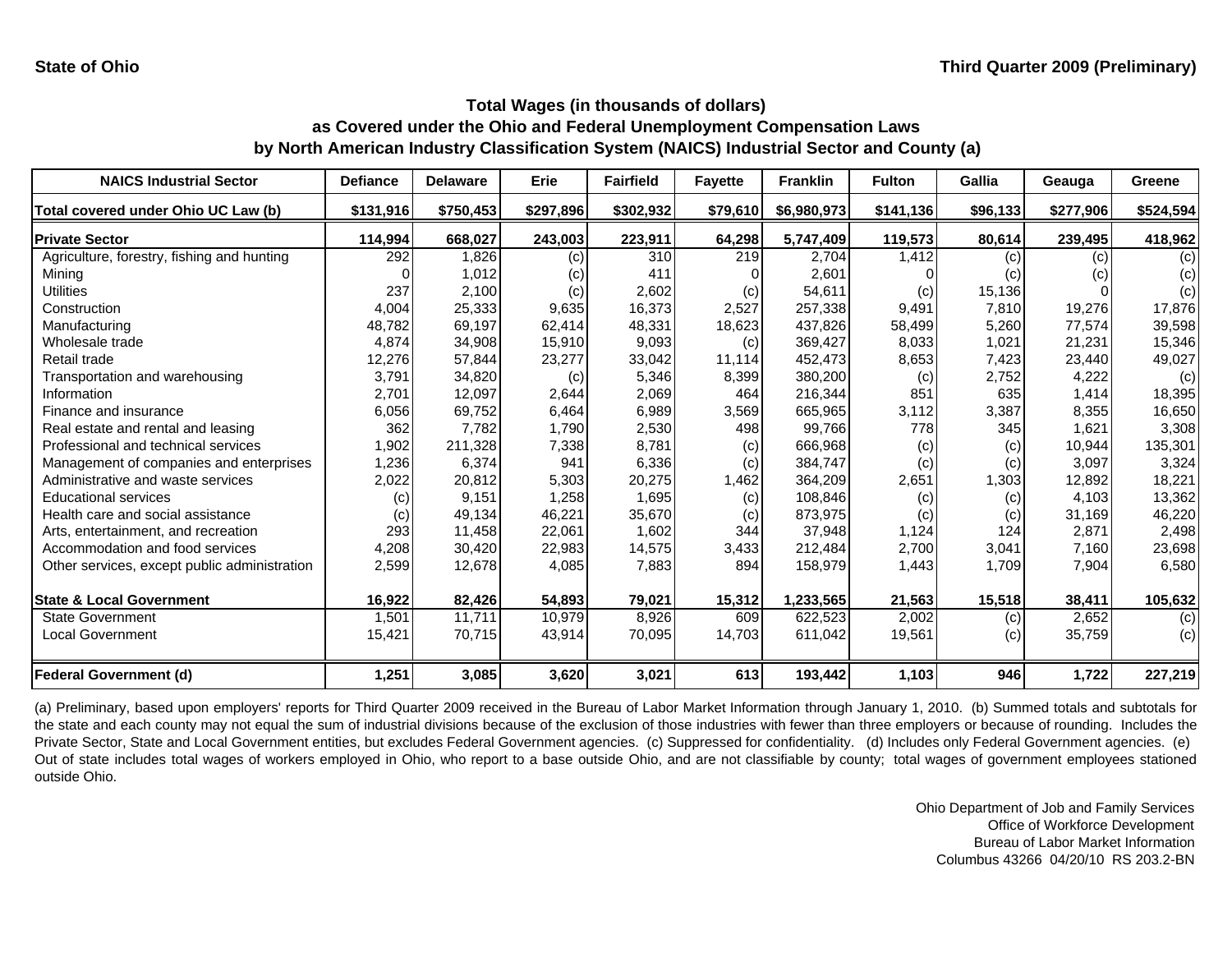| <b>NAICS Industrial Sector</b>               | <b>Guernsey</b> | <b>Hamilton</b> | <b>Hancock</b> | <b>Hardin</b> | <b>Harrison</b> | Henry    | Highland | <b>Hocking</b> | <b>Holmes</b> | <b>Huron</b> |
|----------------------------------------------|-----------------|-----------------|----------------|---------------|-----------------|----------|----------|----------------|---------------|--------------|
| Total covered under Ohio UC Law (b)          | \$113,241       | \$5,784,480     | \$360,115      | \$59,350      | \$24,583        | \$91,957 | \$80,105 | \$47,804       | \$115,236     | \$173,574    |
| <b>Private Sector</b>                        | 91,613          | 5,278,620       | 328,695        | 48,213        | 19,432          | 74,741   | 57,371   | 30,190         | 101,989       | 151,221      |
| Agriculture, forestry, fishing and hunting   | 159             | 1,404           | 352            | 1,152         | 110             | (c)      | 165      | 157            | 1,219         | (c)          |
| Mining                                       | 2,031           | 3,926           | (c)            |               | 5,512           | (c)      | 413      | 1,160          | 1,130         | (c)          |
| <b>Utilities</b>                             | 760             | 23,059          | 1,413          | 827           | 270             | (c)      | 939      | 51             | (c)           | (c)          |
| Construction                                 | 14,102          | 247,675         | (c)            | 936           | 742             | 6,658    | 2,722    | 1,975          | 13.564        | 18,569       |
| Manufacturing                                | 25,299          | 762,181         | 105,004        | 16,625        | 3,968           | 35,378   | 19,592   | 7,913          | 42.697        | 54,297       |
| Wholesale trade                              | 2,579           | 398,464         | 10,567         | 2,729         | 1,120           | (c)      | 1,671    | 820            | 4,374         | (c)          |
| Retail trade                                 | 9,586           | 281,148         | 28,670         | 4,499         | 1,376           | 6,147    | 8,392    | 4,181          | 9,443         | 10,203       |
| Transportation and warehousing               | 2,264           | 99,390          | 20,782         | 1,378         | 752             | 5,808    | 1,547    | 415            | (c)           | 10,225       |
| Information                                  | 722             | 127,734         | 4,117          | 469           | (c)             | 982      | 2,494    | 401            | 616           | 2,219        |
| Finance and insurance                        | 2,505           | 394,473         | 6,016          | 1,680         | 329             | 2,547    | 3,419    | 1,361          | 2,949         | 3,657        |
| Real estate and rental and leasing           | 526             | 66,802          | 2,736          | 336           | 350             | 533      | 384      | 431            | 230           | 703          |
| Professional and technical services          | 3,409           | 537,257         | 14,212         | 750           | (c)             | 547      | (c)      | 751            | (c)           | 3,221        |
| Management of companies and enterprises      | 949             | 731,389         | 8,010          | O             | (c)             |          | (c)      | $\Omega$       | (c)           | 738          |
| Administrative and waste services            | 1,636           | 238,110         | 9,746          | 226           | 238             | 726      | 969      | 906            | 6,100         | 1,438        |
| <b>Educational services</b>                  | 198             | 83,371          | 9,608          | (c)           | (c)             | 216      | (c)      | 166            | (c)           | (c)          |
| Health care and social assistance            | 17,735          | 922,100         | 42,300         | (c)           | (c)             | 8,740    | (c)      | 4,922          | (c)           | (c)          |
| Arts, entertainment, and recreation          | 257             | 107,666         | 989            | 166           | 221             | 87       | 166      | 271            | 285           | 531          |
| Accommodation and food services              | 4,987           | 139,493         | 10,449         | 2,844         | 452             | 1,302    | 2,287    | 3,214          | 4,319         | 4,367        |
| Other services, except public administration | 1,909           | 112,978         | 6,398          | 830           | (c)             | 1,387    | 982      | 1,095          | 1,112         | 2,834        |
| <b>State &amp; Local Government</b>          | 21,628          | 505,860         | 31,420         | 11,137        | 5,152           | 17,216   | 22,734   | 17,614         | 13,247        | 22,354       |
| <b>State Government</b>                      | 6,610           | (c)             | 2,988          | 423           | 388             | 596      | 1,350    | 5,134          | 405           | 1,029        |
| <b>Local Government</b>                      | 15,018          | (c)             | 28,432         | 10,714        | 4,764           | 16,620   | 21,384   | 12,480         | 12,842        | 21,325       |
| <b>Federal Government (d)</b>                | 1,232           | 150,573         | 2,140          | 792           | 636             | 730      | 1,218    | 490            | 730           | 1,469        |

(a) Preliminary, based upon employers' reports for Third Quarter 2009 received in the Bureau of Labor Market Information through January 1, 2010. (b) Summed totals and subtotals for the state and each county may not equal the sum of industrial divisions because of the exclusion of those industries with fewer than three employers or because of rounding. Includes the Private Sector, State and Local Government entities, but excludes Federal Government agencies. (c) Suppressed for confidentiality. (d) Includes only Federal Government agencies. (e) Out of state includes total wages of workers employed in Ohio, who report to <sup>a</sup> base outside Ohio, and are not classifiable by county; total wages of government employees stationed outside Ohio.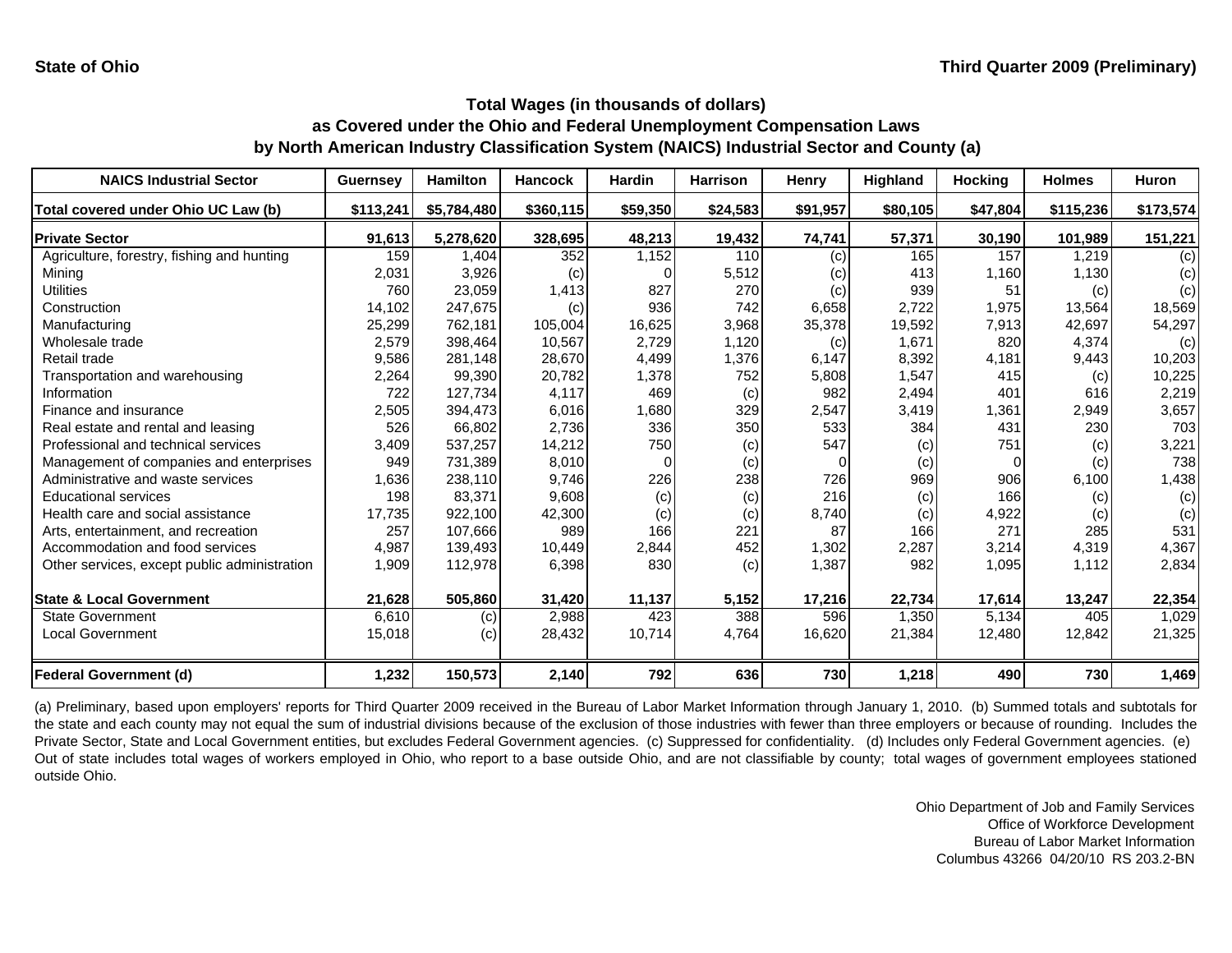| <b>NAICS Industrial Sector</b>               | <b>Jackson</b> | <b>Jefferson</b> | <b>Knox</b> | Lake      | Lawrence | Licking   | Logan     | Lorain    | Lucas       | <b>Madison</b> |
|----------------------------------------------|----------------|------------------|-------------|-----------|----------|-----------|-----------|-----------|-------------|----------------|
| Total covered under Ohio UC Law (b)          | \$77,886       | \$198,560        | \$166,042   | \$838,037 | \$82,810 | \$451,692 | \$168,011 | \$790,297 | \$1,874,365 | \$114,474      |
| <b>Private Sector</b>                        | 63,557         | 170,630          | 143,041     | 722,218   | 59,682   | 375,210   | 147,620   | 638,276   | 1,573,207   | 80,135         |
| Agriculture, forestry, fishing and hunting   | 435            | (c)              | 309         | 5,787     | (c)      | 2,167     | 607       | (c)       | 2,119       | 996            |
| Mining                                       | 2,297          | (c)              | 988         | 3,855     | (c)      | 1,179     | 307       | (c)       | 3,121       |                |
| Utilities                                    | (c)            | 20,359           | 767         | 26,222    | 1,347    | 3,263     | 378       | 6,678     | 12,151      | (c)            |
| Construction                                 | 3,819          | 24,694           | 16,143      | 38,656    | 7,768    | 47,963    | 4,737     | 42,095    | 114,860     | 3,328          |
| Manufacturing                                | 25,140         | 17,370           | 54,998      | 238,454   | 5,503    | 66,399    | 77,154    | 184,691   | 241,012     | 25,999         |
| Wholesale trade                              | 1,344          | 6,291            | 3,392       | 51,224    | 1,649    | 15,313    | 4,109     | 30,316    | 78,257      | (c)            |
| Retail trade                                 | 7,601          | 15,272           | 11,927      | 79,535    | 11,107   | 40,380    | 9,162     | 71,227    | 139,503     | 9,939          |
| Transportation and warehousing               | (c)            | 9,742            | 1,387       | 5,491     | 5,581    | 19,339    | 12,019    | 13,523    | 58,073      | 9,208          |
| Information                                  | 642            | 4,389            | 2,722       | 7,103     | 863      | 5,475     | 947       | 8.045     | 29,332      | 529            |
| Finance and insurance                        | 2,364          | 2,973            | 3,029       | 20,432    | 2,037    | 29,460    | 2,499     | 19,253    | 72,888      | 1,420          |
| Real estate and rental and leasing           | 356            | 1,753            | 754         | 6,452     | 400      | 4,247     | 1,110     | 6,396     | 17,589      | 477            |
| Professional and technical services          | 601            | 3,438            | 2,554       | 35,017    | 1,501    | 20,918    | (c)       | 26,433    | 106,018     | 7,731          |
| Management of companies and enterprises      | 319            | 639              | 876         | 17.308    | 761      | 11,862    | (c)       | 15.051    | 67,811      | 204            |
| Administrative and waste services            | 2,853          | 5,784            | 2,291       | 27.839    | 2,371    | 13,736    | 6,017     | 31,336    | 71,998      | 3,514          |
| <b>Educational services</b>                  | 37             | (c)              | 12,982      | 9,760     | 179      | 11,175    | 102       | 21,614    | 27,323      | 236            |
| Health care and social assistance            | 10,461         | (c)              | 20,453      | 97,986    | 13,207   | 56,190    | 15,278    | 111,374   | 420,229     | 8,450          |
| Arts, entertainment, and recreation          | 118            | 1,818            | 665         | 4,834     | 124      | 3,299     | 560       | 5,123     | 13,886      | 173            |
| Accommodation and food services              | 2,685          | 4,652            | 4,406       | 27,586    | 3,413    | 15,596    | 3,323     | 23,945    | 57,198      | 2,751          |
| Other services, except public administration | 1,103          | 3,112            | 2,397       | 18,677    | 1,734    | 7,246     | 3,227     | 15,581    | 39,837      | 598            |
| <b>State &amp; Local Government</b>          | 14,329         | 27,930           | 23,001      | 115,818   | 23,127   | 76,483    | 20,391    | 152,021   | 301,157     | 34,339         |
| <b>State Government</b>                      | 2,703          | 1,198            | (c)         | 1.776     | 2,658    | 12,663    | 1,035     | 15.497    | 101.718     | 17,161         |
| <b>Local Government</b>                      | 11,626         | 26,732           | (c)         | 114,042   | 20,469   | 63,820    | 19,356    | 136,524   | 199,439     | 17,178         |
| <b>Federal Government (d)</b>                | 840            | 2,649            | 1,152       | 5,917     | 1,484    | 7,081     | 1,784     | 25,511    | 27,016      | 934            |

(a) Preliminary, based upon employers' reports for Third Quarter 2009 received in the Bureau of Labor Market Information through January 1, 2010. (b) Summed totals and subtotals for the state and each county may not equal the sum of industrial divisions because of the exclusion of those industries with fewer than three employers or because of rounding. Includes the Private Sector, State and Local Government entities, but excludes Federal Government agencies. (c) Suppressed for confidentiality. (d) Includes only Federal Government agencies. (e) Out of state includes total wages of workers employed in Ohio, who report to <sup>a</sup> base outside Ohio, and are not classifiable by county; total wages of government employees stationed outside Ohio.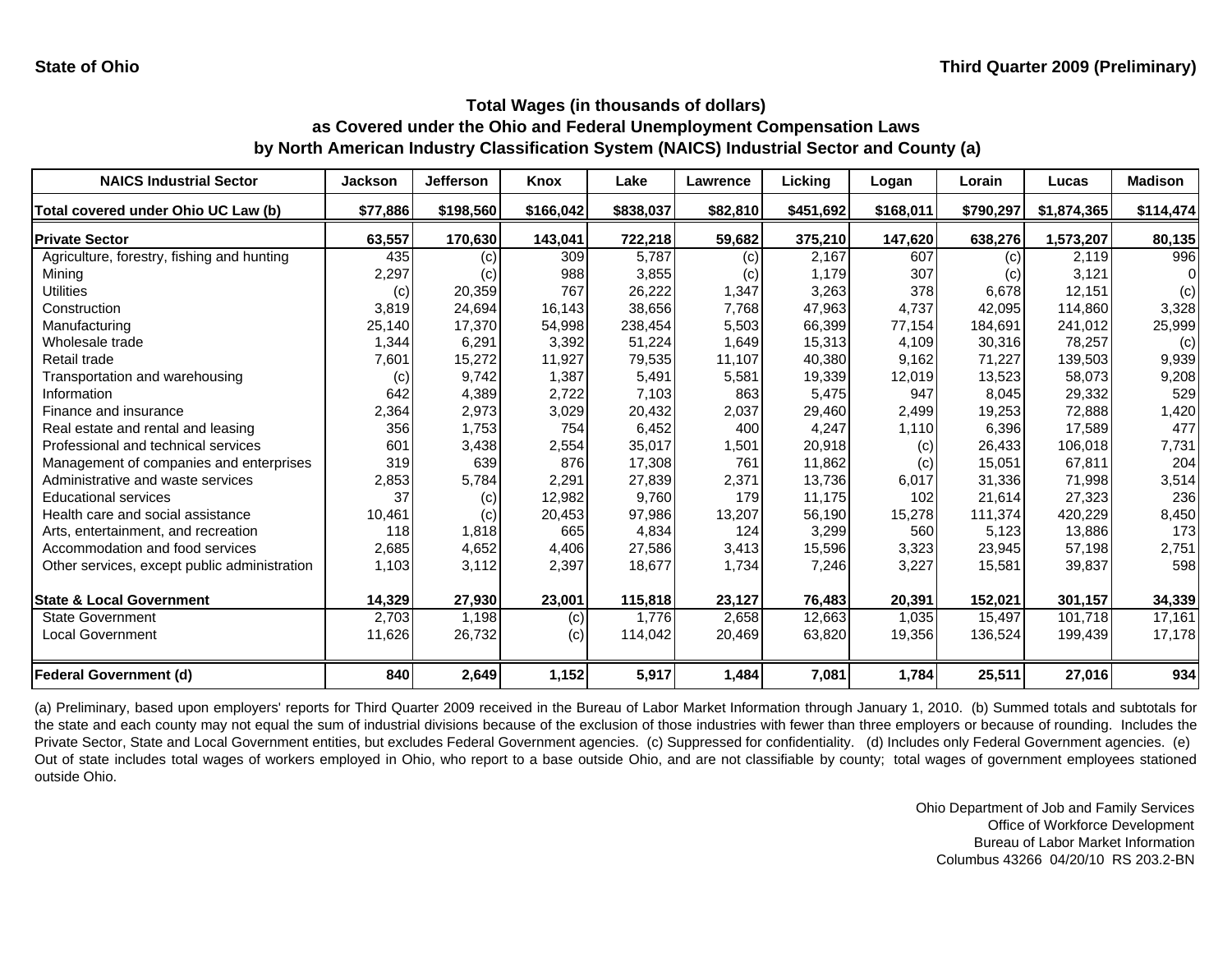| <b>NAICS Industrial Sector</b>               | <b>Mahoning</b> | <b>Marion</b> | <b>Medina</b> | <b>Meigs</b> | <b>Mercer</b> | Miami     | <b>Monroe</b> | Montgomery  | Morgan   | <b>Morrow</b> |
|----------------------------------------------|-----------------|---------------|---------------|--------------|---------------|-----------|---------------|-------------|----------|---------------|
| Total covered under Ohio UC Law (b)          | \$756,732       | \$206,885     | \$479,161     | \$22,947     | \$124,698     | \$305,553 | \$29,238      | \$2,327,282 | \$16,407 | \$36,650      |
| <b>Private Sector</b>                        | 627,759         | 154,208       | 411,810       | 15,214       | 102,344       | 257,350   | 23,804        | 2,019,899   | 11,574   | 23,536        |
| Agriculture, forestry, fishing and hunting   | 1,031           | (c)           | 805           | 178          | (c)           | 684       | (c)           | (c)         | (c)      | 86            |
| Mining                                       | 2,836           | (c)           | 411           | 1,787        | (c)           | 424       | 306           | (c)         | (c)      | 279           |
| Utilities                                    | 6,527           | 1,896         | (c)           | (c)          | (c)           | (c)       | 569           | 17,558      | (c)      | (c)           |
| Construction                                 | 54,528          | 4,666         | 36,840        | 2,781        | 8,288         | 15,268    | 1,385         | 93,087      | 845      | 1,614         |
| Manufacturing                                | 78,114          | 63,815        | 88,903        | 666          | 40,553        | 91,710    | (c)           | 290,460     | 4,339    | 8,718         |
| Wholesale trade                              | 48,489          | 6,524         | (c)           | 435          | (c)           | 20,099    | 687           | 100,511     | 730      | 722           |
| Retail trade                                 | 71,697          | 14,770        | 45,818        | 2,327        | 10,340        | 25,834    | 1,496         | 139,170     | 1,306    | 3,686         |
| Transportation and warehousing               | 25,877          | 4,580         | 25,835        | (c)          | 8,365         | (c)       | 1,794         | 65,345      | (c)      | (c)           |
| Information                                  | 16,938          | 7,748         | 3,756         | (c)          | 1,519         | 1,792     | 151           | 129,595     | 218      | 347           |
| Finance and insurance                        | 30,049          | 4,898         | 11,767        | 900          | 5,434         | 8,140     | (c)           | 121,556     | 622      | 611           |
| Real estate and rental and leasing           | 7,037           | 1,383         | 3,828         | 39           | 572           | 2,146     | (c)           | 26,633      | 20       | 176           |
| Professional and technical services          | 34,294          | 2,603         | 20,294        | (c)          | 2,674         | (c)       | 241           | 175,247     | 105      | (c)           |
| Management of companies and enterprises      | 10,096          | 1,599         | 37,729        | (c)          | 244           | (c)       |               | 99,815      | $\Omega$ | (c)           |
| Administrative and waste services            | 42,599          | 3,188         | 24,944        | 512          | 1,283         | 7,931     | 432           | 84,796      | 182      | 458           |
| <b>Educational services</b>                  | 7,782           | 437           | 1,615         | (c)          | (c)           | 805       | (c)           | 63,402      |          | (c)           |
| Health care and social assistance            | 143,102         | 26,166        | 50,862        | (c)          | (c)           | 36,668    | (c)           | 482,982     | 2,126    | (c)           |
| Arts, entertainment, and recreation          | 2,990           | 741           | 3,976         | (c)          | 369           | 1,070     | 24            | 11,767      | (c)      | 273           |
| Accommodation and food services              | 27,621          | 5,290         | 15,292        | (c)          | 3,042         | 11,019    | 192           | 70,475      | (c)      | 979           |
| Other services, except public administration | 16,153          | 2,990         | 9,220         | (c)          | 2,506         | 5,246     | 505           | 45,848      | 145      | 662           |
| <b>State &amp; Local Government</b>          | 128,973         | 52,676        | 67,351        | 7,733        | 22,354        | 48,203    | 5,435         | 307,382     | 4,832    | 13,114        |
| <b>State Government</b>                      | 40,246          | 14,590        | 1,504         | 489          | 1,503         | 2.177     | 415           | 24,814      | 684      | 1,092         |
| <b>Local Government</b>                      | 88,727          | 38,086        | 65,847        | 7,244        | 20,851        | 46,026    | 5,020         | 282,568     | 4,148    | 12,022        |
| <b>Federal Government (d)</b>                | 18,110          | 1,564         | 4,657         | 894          | 1,043         | 2,447     | 563           | 66,825      | 491      | 711           |

(a) Preliminary, based upon employers' reports for Third Quarter 2009 received in the Bureau of Labor Market Information through January 1, 2010. (b) Summed totals and subtotals for the state and each county may not equal the sum of industrial divisions because of the exclusion of those industries with fewer than three employers or because of rounding. Includes the Private Sector, State and Local Government entities, but excludes Federal Government agencies. (c) Suppressed for confidentiality. (d) Includes only Federal Government agencies. (e) Out of state includes total wages of workers employed in Ohio, who report to <sup>a</sup> base outside Ohio, and are not classifiable by county; total wages of government employees stationed outside Ohio.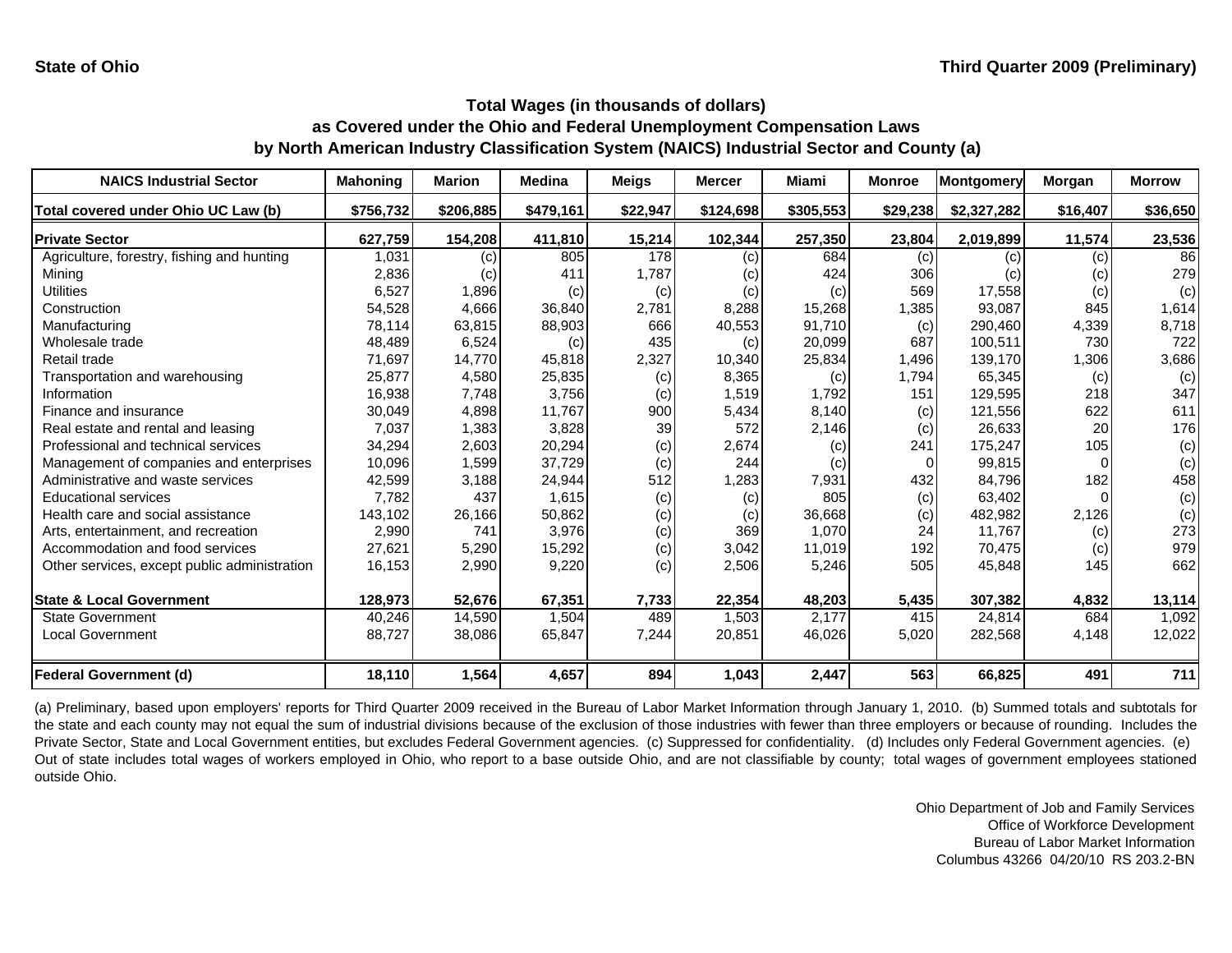| <b>NAICS Industrial Sector</b>               | <b>Muskingum</b> | <b>Noble</b> | <b>Ottawa</b> | <b>Paulding</b> | Perry    | Pickaway  | <b>Pike</b> | Portage   | <b>Preble</b> | Putnam   |
|----------------------------------------------|------------------|--------------|---------------|-----------------|----------|-----------|-------------|-----------|---------------|----------|
| Total covered under Ohio UC Law (b)          | \$252,412        | \$22,358     | \$117,201     | \$33,444        | \$45,217 | \$125,258 | \$90,273    | \$429,594 | \$75,809      | \$77,934 |
| <b>Private Sector</b>                        | 210,153          | 13,747       | 97,717        | 24,829          | 31,937   | 81,380    | 75,963      | 299,464   | 61,762        | 64,894   |
| Agriculture, forestry, fishing and hunting   | 158              | (c)          | (c)           | (c)             | 92       | (c)       | (c)         | 971       | 497           | (c)      |
| Mining                                       | 4,355            | (c)          | (c)           | (c)             | 2,235    | (c)       | (c)         | 4,438     | 281           | (c)      |
| Utilities                                    | 3,713            | 110          | (c)           | (c)             | 637      | 1,101     | (c)         | (c)       | (c)           | (c)      |
| Construction                                 | 7,668            | 773          | 4,124         | 2,223           | 8,493    | 5,928     | 10,116      | 20,625    | 2,874         | 7,915    |
| Manufacturing                                | 38,696           | 4,296        | 23,307        | 9,483           | 6,218    | 29,314    | 32,733      | 100,873   | 31,823        | 27,901   |
| Wholesale trade                              | 10,906           | 725          | 2,879         | 1,345           | 708      | 5,797     | (c)         | 30,453    | 3,527         | (c)      |
| Retail trade                                 | 25,768           | 1,339        | 9,550         | 2,056           | 2,887    | 8,854     | 4,929       | 31,196    | 6,555         | 5,475    |
| Transportation and warehousing               | 9,138            | 553          | (c)           | (c)             | 348      | 1,507     | 1,067       | (c)       | (c)           | 2,458    |
| Information                                  | 4,309            | (c)          | 811           | 122             | 343      | 561       | 297         | 3,074     | 195           | 606      |
| Finance and insurance                        | 7,596            | (c)          | 2,695         | 871             | 1,308    | 2,528     | 1,514       | 7,086     | 1,803         | 2,843    |
| Real estate and rental and leasing           | 1,744            | (c)          | 1.172         | 123             | 75       | 636       | 181         | 4,149     | 369           | 161      |
| Professional and technical services          | 6,021            | 294          | (c)           | 699             | 703      | (c)       | (c)         | 12,265    | (c)           | 2,697    |
| Management of companies and enterprises      | 1,018            | (c)          | (c)           | O               | (c)      | (c)       | (c)         | 8,205     | (c)           | $\Omega$ |
| Administrative and waste services            | 5,730            | (c)          | 1,232         | 336             | (c)      | 3,292     | 7,249       | 7,857     | 528           | 1,341    |
| <b>Educational services</b>                  | 4,998            |              | 215           | (c)             | (c)      | 28        | (c)         | 4,824     | (c)           | 466      |
| Health care and social assistance            | 59,873           | 2,065        | 11,395        | (c)             | (c)      | 13,583    | (c)         | 26,913    | (c)           | 6,047    |
| Arts, entertainment, and recreation          | 1,601            | (c)          | 4,334         | 87              | 105      | 910       | 48          | 4,016     | 227           | 473      |
| Accommodation and food services              | 10,002           | (c)          | 9,554         | 494             | 1,014    | 3,154     | 1,828       | 15,096    | 2,462         | 1,551    |
| Other services, except public administration | 6,860            | (c)          | 2,013         | 500             | 698      | 1,175     | 876         | 7,776     | 1,181         | 1,345    |
| <b>State &amp; Local Government</b>          | 42,258           | 8,612        | 19,484        | 8,616           | 13,282   | 43,878    | 14,311      | 130,131   | 14,047        | 13,039   |
| <b>State Government</b>                      | 3,872            | (c)          | 2,424         | 401             | 489      | 20,260    | 1,064       | (c)       | 1,036         | 754      |
| <b>Local Government</b>                      | 38,386           | (c)          | 17,060        | 8,215           | 12,793   | 23,618    | 13,247      | (c)       | 13,011        | 12,285   |
| <b>Federal Government (d)</b>                | 3,274            | 224          | 2,364         | 493             | 588      | 1,058     | 1,073       | 3,569     | 855           | 743      |

(a) Preliminary, based upon employers' reports for Third Quarter 2009 received in the Bureau of Labor Market Information through January 1, 2010. (b) Summed totals and subtotals for the state and each county may not equal the sum of industrial divisions because of the exclusion of those industries with fewer than three employers or because of rounding. Includes the Private Sector, State and Local Government entities, but excludes Federal Government agencies. (c) Suppressed for confidentiality. (d) Includes only Federal Government agencies. (e) Out of state includes total wages of workers employed in Ohio, who report to <sup>a</sup> base outside Ohio, and are not classifiable by county; total wages of government employees stationed outside Ohio.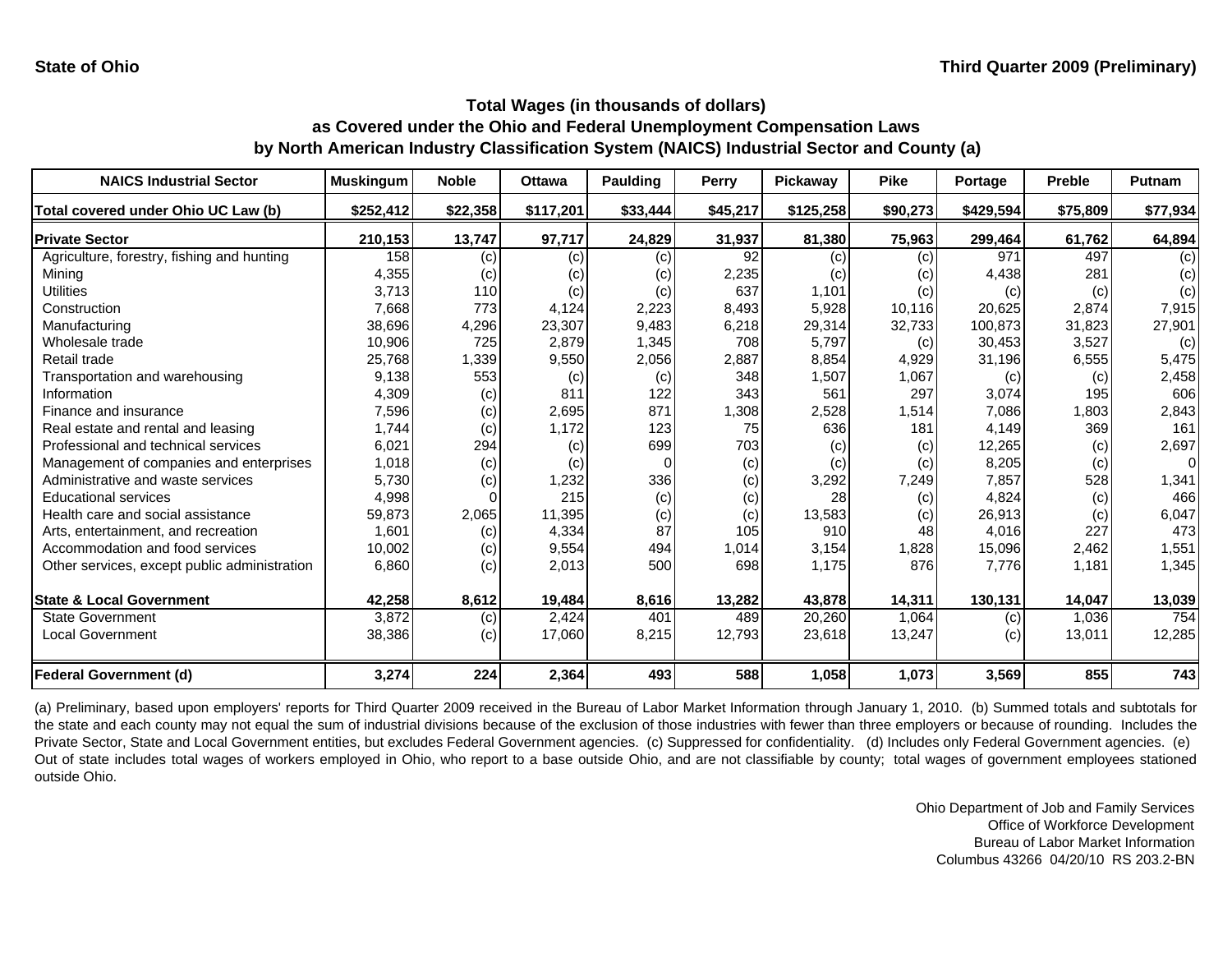| <b>NAICS Industrial Sector</b>               | <b>Richland</b> | <b>Ross</b> | <b>Sandusky</b> | <b>Scioto</b> | <b>Seneca</b> | <b>Shelby</b> | <b>Stark</b> | <b>Summit</b> | <b>Trumbull</b> | <b>Tuscarawas</b> |
|----------------------------------------------|-----------------|-------------|-----------------|---------------|---------------|---------------|--------------|---------------|-----------------|-------------------|
| Total covered under Ohio UC Law (b)          | \$403,642       | \$212,227   | \$196,308       | \$179,879     | \$147,604     | \$250,531     | \$1,245,432  | \$2,479,288   | \$567,113       | \$235,771         |
| <b>Private Sector</b>                        | 330,829         | 164,623     | 169,730         | 127,324       | 122,417       | 225,612       | 1,070,283    | 2,174,007     | 476,401         | 196,308           |
| Agriculture, forestry, fishing and hunting   | 631             | 342         | 2,115           | 219           | 1,198         | (c)           | 2,346        | 1.152         | 445             | 659               |
| Mining                                       | 196             | 188         | 311             | 150           | 1,134         | (c)           | 2,976        | 1,385         | 374             | 6,476             |
| Utilities                                    | (c)             | 2,920       | 1,143           | 1,938         | 1,765         | (c)           | 8,306        | 24,441        | 3,362           | 917               |
| Construction                                 | 16,962          | 5,637       | 8,217           | 7,355         | 10,388        | 14,373        | 66,682       | 110,875       | 23.162          | 11,378            |
| Manufacturing                                | 104,239         | 44,175      | 81,291          | 16,000        | 40,360        | 134,003       | 262,893      | 339,719       | 149,167         | 59,414            |
| Wholesale trade                              | 17,778          | 4,984       | 5,172           | 2,149         | 5,863         | 15,582        | 64,725       | 166,208       | 18,482          | 10,562            |
| Retail trade                                 | 37,300          | 20,169      | 15,289          | 16,015        | 11,285        | 10,753        | 105,929      | 188,591       | 55,729          | 22,791            |
| Transportation and warehousing               | (c)             | 4,143       | 3,648           | 3,565         | 4,851         | (c)           | 22,057       | 78,941        | 19,817          | 7,094             |
| Information                                  | 10,727          | 4,159       | 1,145           | 1,950         | 1,430         | 2,160         | 17,161       | 48,094        | 6,351           | 2,448             |
| Finance and insurance                        | 10,548          | 4,405       | 4,029           | 4,364         | 4,878         | 3,445         | 58,925       | 113,206       | 14,287          | 6,135             |
| Real estate and rental and leasing           | 2,395           | 777         | 2,380           | 1,402         | 394           | 947           | 9,339        | 20,572        | 6,842           | 1,667             |
| Professional and technical services          | 9,173           | 2,895       | 2,730           | 6,185         | 2,440         | 4,393         | 41,873       | 162,730       | 12,930          | 7,047             |
| Management of companies and enterprises      | 1,421           | 2,804       | 2,745           | 494           | 3,336         | $\Omega$      | 17,969       | 248,783       | 9,347           | 1,370             |
| Administrative and waste services            | 17,067          | 4,741       | 4,310           | 1,889         | 2,723         | 4,898         | 42,720       | 113,655       | 22,905          | 7,612             |
| <b>Educational services</b>                  | 1,921           | 788         | (c)             | 1,169         | 7,003         | (c)           | 20,114       | 25,344        | 2,513           | 769               |
| Health care and social assistance            | 66,416          | 50,541      | (c)             | 52,158        | 16,426        | (c)           | 245,928      | 400,047       | 100,040         | 33,815            |
| Arts, entertainment, and recreation          | 1,789           | 942         | 1,281           | 294           | 526           | 282           | 7,132        | 15,612        | 2,997           | 1,267             |
| Accommodation and food services              | 14,228          | 7,507       | 6,063           | 7,136         | 3,668         | 3,929         | 43,697       | 65,298        | 18,169          | 9,116             |
| Other services, except public administration | 6,602           | 2,506       | 3,860           | 2,895         | 2,750         | 2,879         | 29,512       | 49,354        | 9,482           | 5,772             |
| <b>State &amp; Local Government</b>          | 72,813          | 47,604      | 26,578          | 52,556        | 25,187        | 24,919        | 175,149      | 305,281       | 90,711          | 39,463            |
| <b>State Government</b>                      | 19,865          | 20,521      | 1,384           | 23,338        | 5,479         | 3.800         | 20.025       | 61,623        | 10.820          | 5,473             |
| <b>Local Government</b>                      | 52,948          | 27,083      | 25,194          | 29,218        | 19,708        | 21,119        | 155,124      | 243,658       | 79,891          | 33,990            |
| <b>Federal Government (d)</b>                | 7,976           | 27,430      | 1,295           | 1,920         | 1,465         | 954           | 13,983       | 27,150        | 5,911           | 2,523             |

(a) Preliminary, based upon employers' reports for Third Quarter 2009 received in the Bureau of Labor Market Information through January 1, 2010. (b) Summed totals and subtotals for the state and each county may not equal the sum of industrial divisions because of the exclusion of those industries with fewer than three employers or because of rounding. Includes the Private Sector, State and Local Government entities, but excludes Federal Government agencies. (c) Suppressed for confidentiality. (d) Includes only Federal Government agencies. (e) Out of state includes total wages of workers employed in Ohio, who report to <sup>a</sup> base outside Ohio, and are not classifiable by county; total wages of government employees stationed outside Ohio.